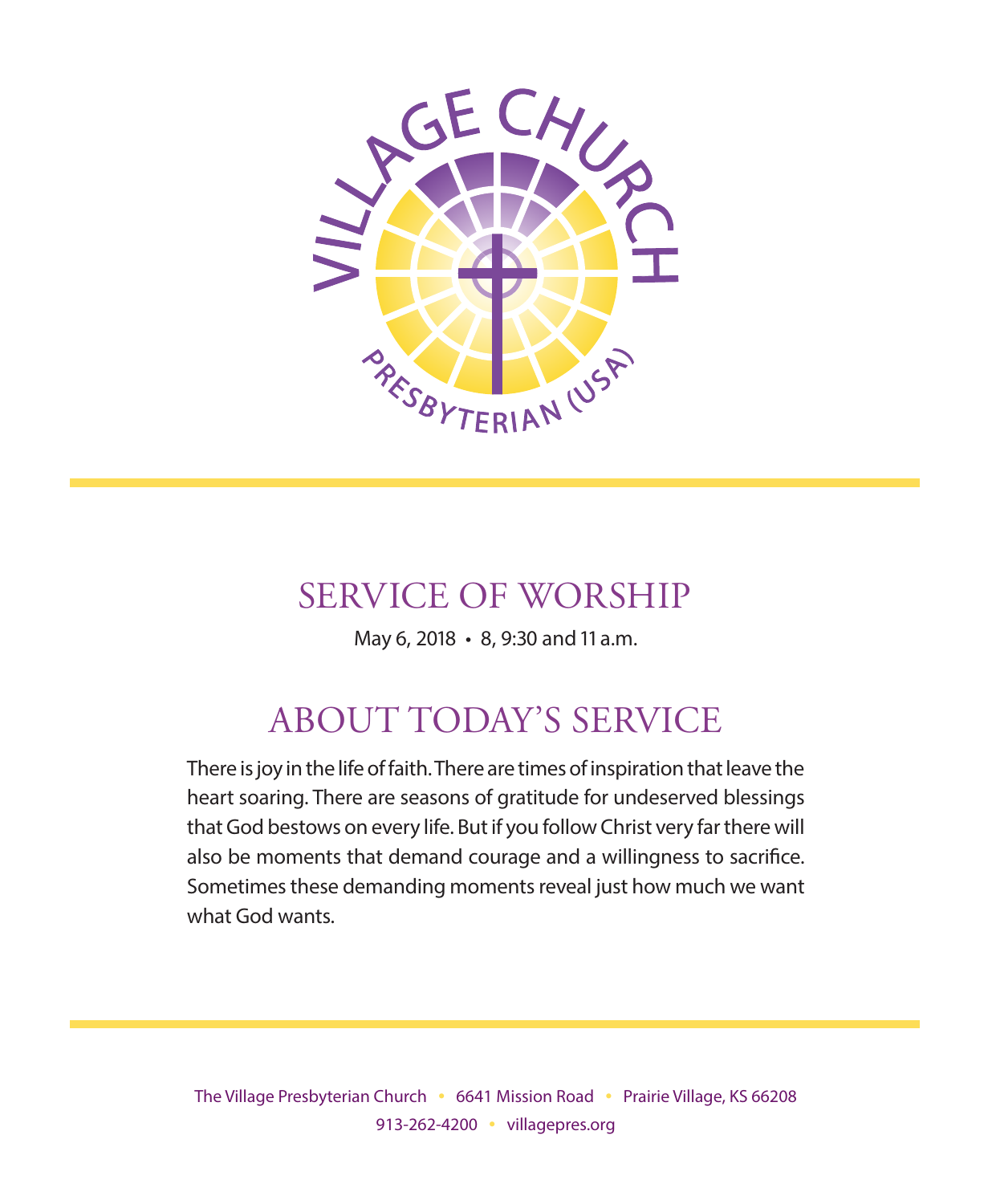# GOD'S PEOPLE GATHER

 Prelude *Minuet from Berenice* (8 a.m.) by G. F. Handel

> *Fanfare and Toccata* (9:30, 11 a.m.) by Bill Holcomb; Village Brass

Call to Worship Rev. Hallie Hottle

As the sun rises on this new day,

### **we will sing praise to the living God.**

We have come to hear again the story of God's redemption of the world;

**and we have come to hear again the story of our salvation.**

God of grace, meet us in these moments,

**and train our hearts to want what you want.**

\*Hymn, No. 826 *Lift High the Cross* CRUCIFER

\*Prayer of Confession

**Living God, You call us to live for the sake of the gospel, to take up our own cross, to go the second mile, to forgive seventy times seven. We confess our skepticism, for we want there to be another way. We confess our fear, for we worry about what we might lose. We confess our fatigue, for we have tried, and have fallen short once again. But we are here, O God, praying that your truth might cast aside our doubt, and your love would cast out our fear, and your mercy would strengthen our spirits, that our hearts might be drawn closer to you.** (Silent prayer)

\*Assurance of God's Grace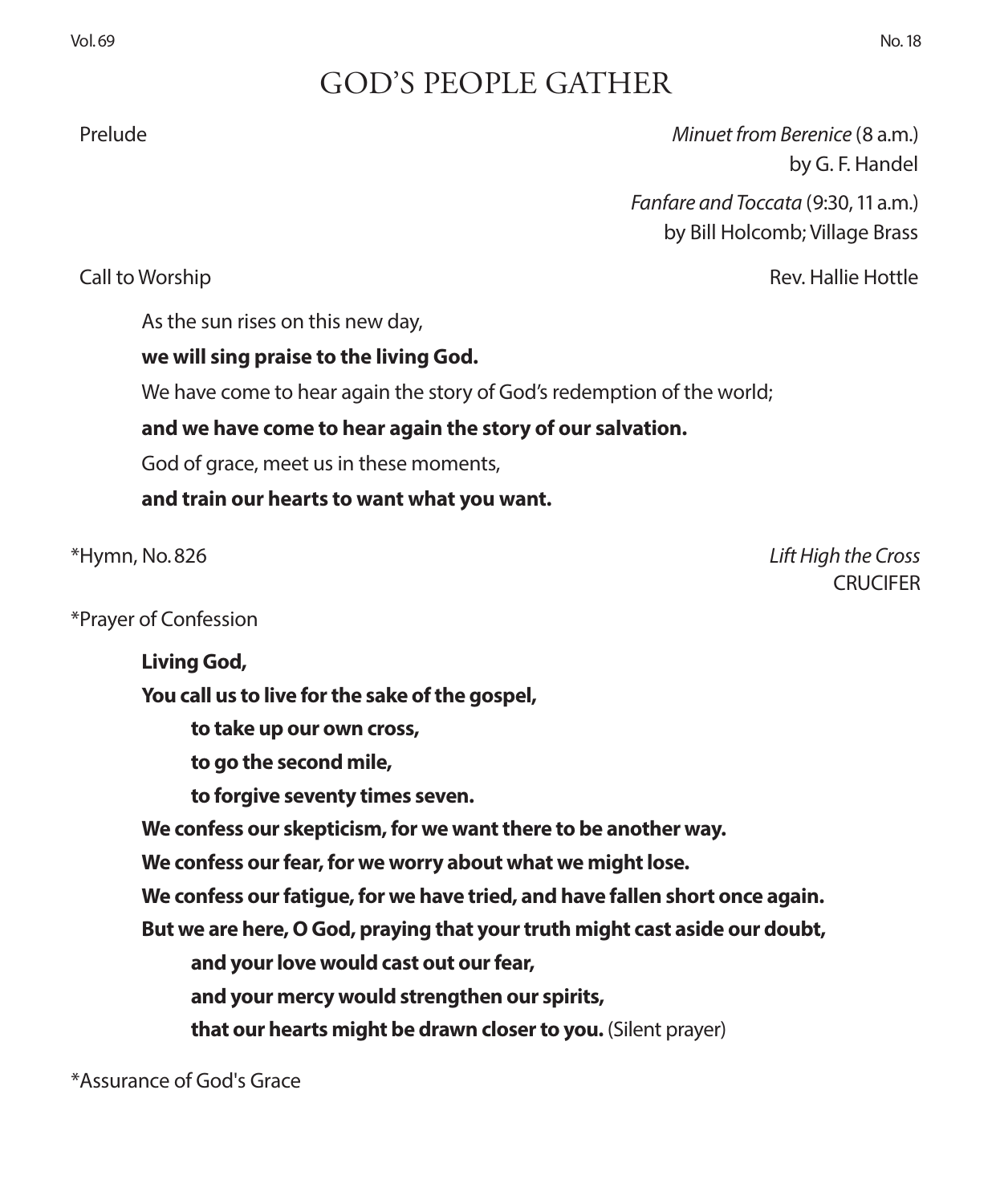#### \*Response



\*Passing of the Peace

Words of Welcome

Why Village Matters **Village Church Endowment Trust** 

PROCLAMATION OF THE WORD

Call to Prayer

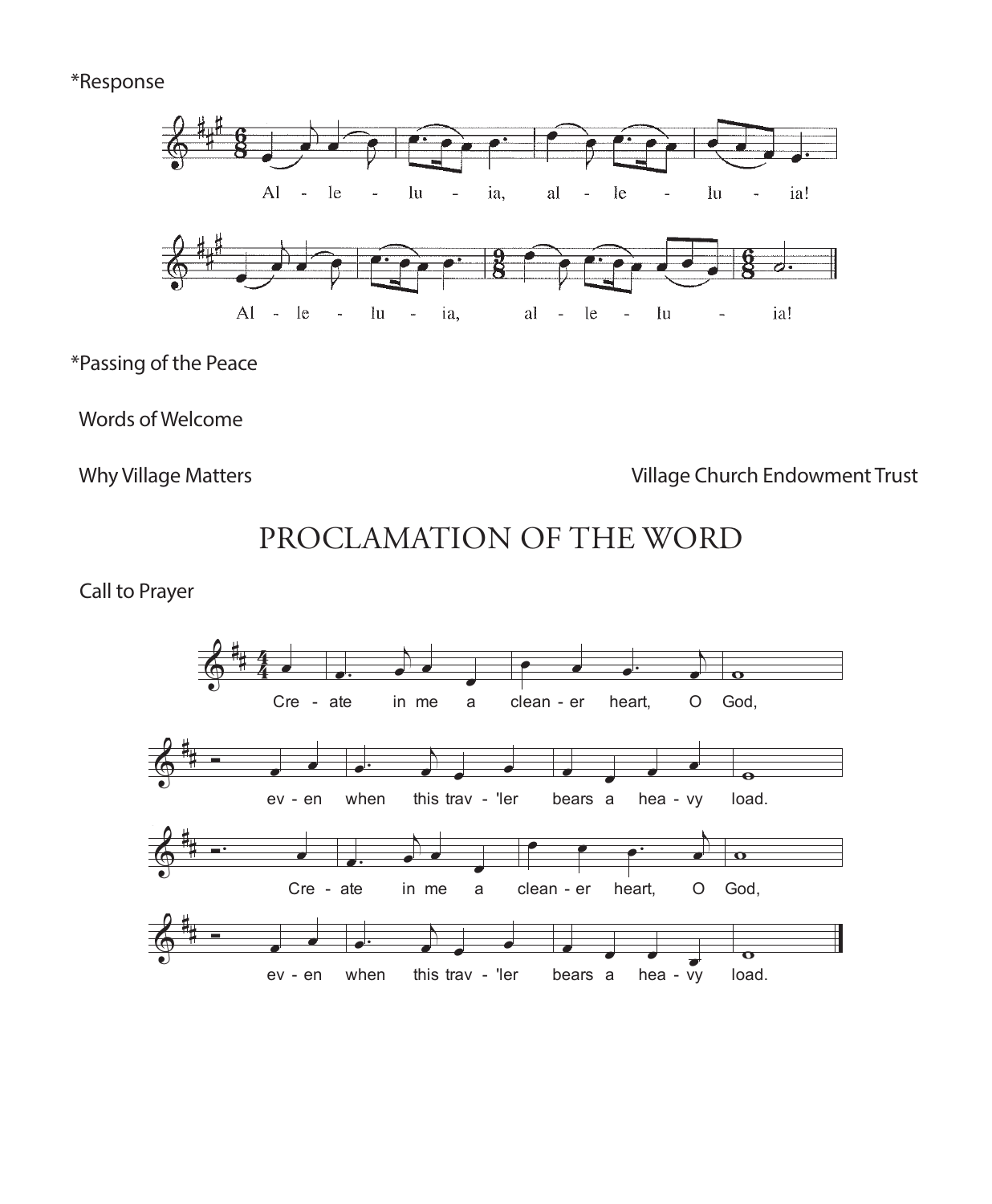Prayers of the People and the Lord's Prayer

**Our Father, who art in heaven, hallowed be thy name. Thy kingdom come, thy will be done, on earth as it is in heaven. Give us this day our daily bread; and forgive us our debts, as we forgive our debtors; and lead us not into temptation, but deliver us from evil. For thine is the kingdom and the power and the glory, forever. Amen**

 Anthem *Soon Ah Will Be Done* by William Dawson; Village Choir Prayer for Illumination **Sandy Linson (8 a.m.)** Sandy Linson (8 a.m.) Kathy Lueckert (9:30 a.m.) Sharolyn Molle (11 a.m.) Scripture Reading Mark 8:31-9:1 (pg. 919) Sermon *It's Not Always About Bliss* Rev. Tom Are, Jr. RESPONSE TO THE WORD \*Hymn, No. 692 *Spirit, Open My Heart* WILD MOUNTAIN THYME Offertory *Vater unser im Himmelreich (Our Father in Heaven), BuxWV 219* (8 a.m.) by Dieterich Buxtehude

 *Virga Jesse* (9:30, 11 a.m.) by Anton Bruckner; Village Brass

\*Response

**Praise God, from whom all blessings flow; praise Christ, all people here below; praise Holy Spirit evermore; praise Triune God, whom we adore. Amen.**

\*Prayer of Dedication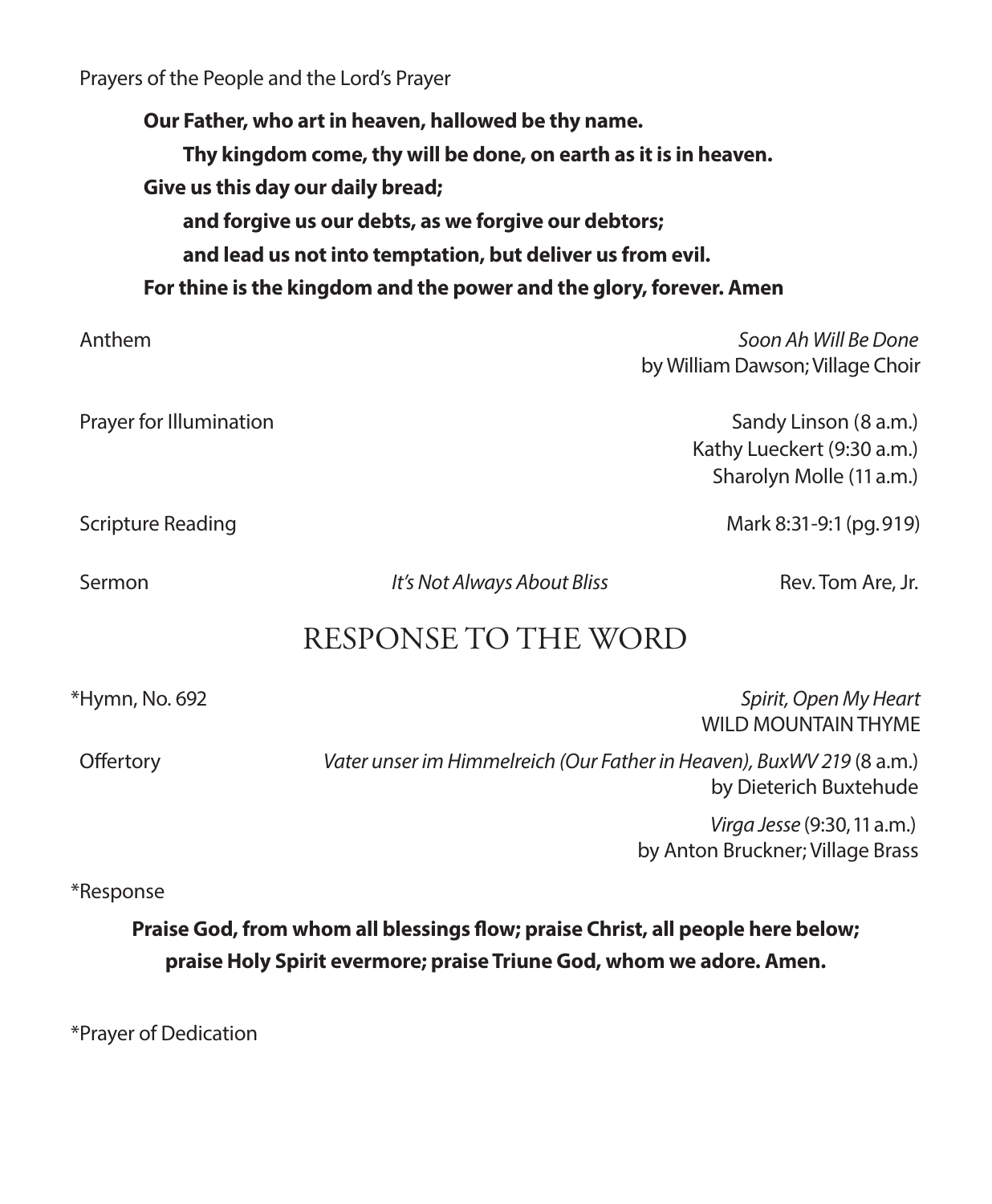\*Benediction

\*Benediction Response *Benediction*

\*Hymn, No. 275 *A Mighty Fortress Is Our God* EIN FESTE BURG

by Peter Lutkin

\*Postlude *Grand March from Aida* (8 a.m.) by Giuseppe Verdi *Triphonic Fanfare* (9:30, 11 a.m.)

by Howard Cable

*\*All who are able may stand* © A-705103 for all hymns

# MUSIC NOTES

Today's Anthem, "Soon 'Ah Will Be Done," is written by one of the great champions of the African American Spiritual, William Dawson. "Soon 'Ah Will Be Done" is equal parts excitement and sadness. The tempo marking (Allegro) lets us know that the piece is supposed to move along, without getting bogged down in sentimentality. After a lifetime of "weepin' and a-wailin", the excitement of going to see not only one's mother in heaven, but also Jesus, is tremendous, and almost too much to bear. – Based on notes by Jonathan Miller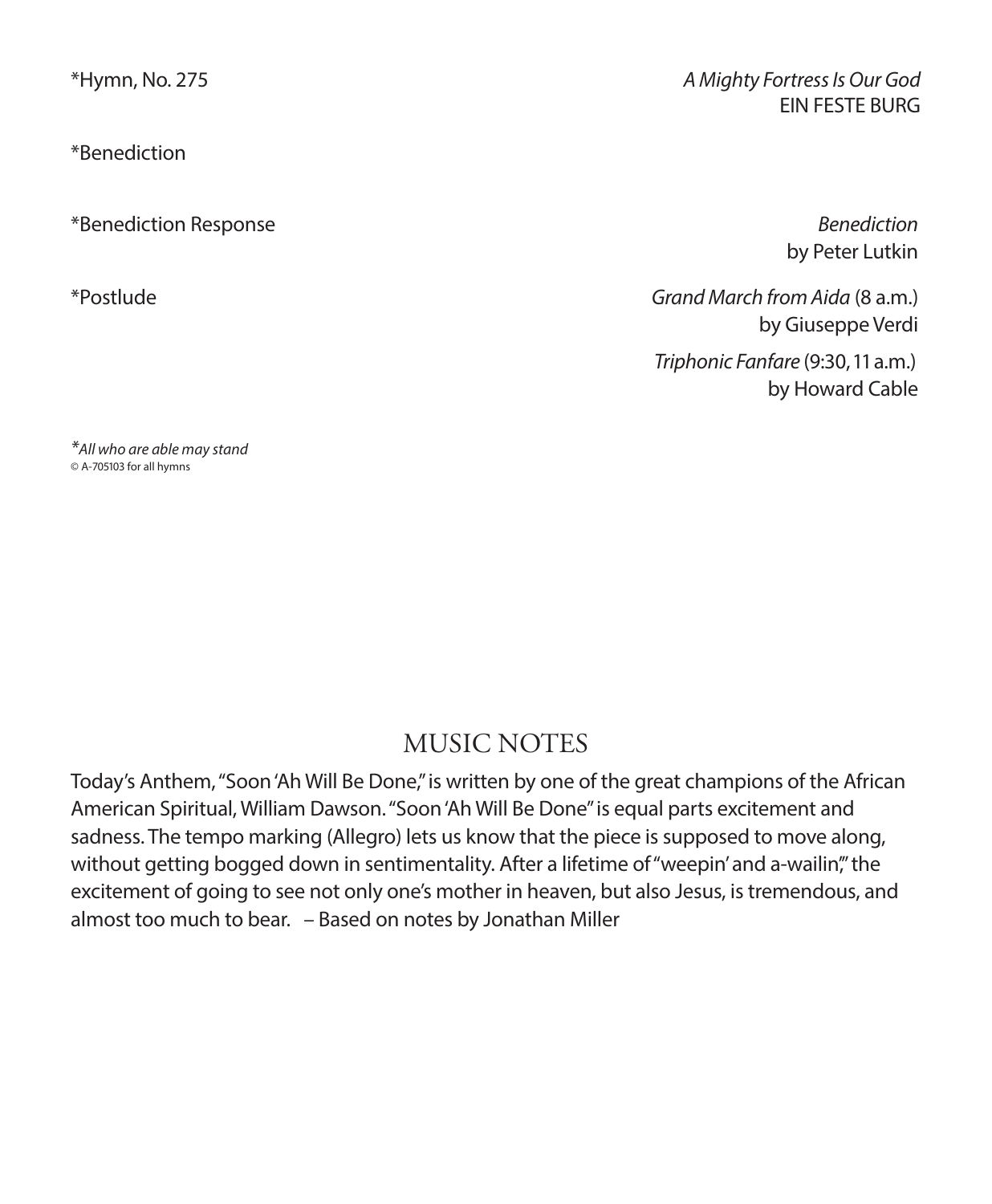## THE CHURCH'S BOOK (Week of May 7, 2018)

The following daily Bible readings were written by Rev. Brandon Frick and are offered for your own personal devotion. You are invited to read the text, think about the reflection and questions and allow these to lead you in a time of prayer. Pray for your own journey of faith, pray for Village Church, pray for the community around you, and pray for all of creation.

"That your love may overflow." Paul's vision of the Christian life is not just one of evangelism, knowledge and ethical living; it's one that includes an uncontainable, unconditional love. As it spills it waters the ground and produces a "harvest of righteousness."

#### **Tuesday, May 8 Philippians 2:5-11**

Due to its style and language, many Bible scholars believe this is a hymn of the early church. What did they sing about? A God who humbled himself and emptied himself of privilege to become one of us, so that he might be exalted, and us along with him.

#### **Wednesday, May 9 Philippians 3:4-7**

Today, we would probably call Paul a "golden boy" given his pedigree and accomplishments. But, Paul warns us, all that glitters isn't gold. In fact, he counts them as loss; only following Christ – to death and resurrection – does he count as gain.

This may be one of Paul's most difficult exhortations: "forgetting what lies behind and training forward to what lies ahead." It's so easy to stay focused on the past, whether it's accomplishments, failures, or both, and to have those determine our future. But, looking to the resurrection and renewal wrought by Jesus Christ, Paul has to change his focus, and he challenges us to do the same.

#### **Friday, May 11 Philippians 4:4-7**

Presbyterians, the "Frozen Chosen," are not renowned for our joy. Some even think joy is a bad thing because it might keep us from doing "all things decently and in order." But, if Paul, who is in prison as he writes this, can rejoice upon thinking on the Lord, then I think it's OK if we join him. In fact, I think it's downright wonderful if we join him. So, REJOICE!

### **Saturday, May 12 Philippians 4:8**

True. Honorable. Just. Pure. Pleasing. Commendable. Excellent. Worthy of praise. If that sounds like anything or anyone you know, think on it right now before the moment passes. Now give God thanks that we live in a world where he/she/it exists.

### **Thursday, May 10 Philippians 3:10-14**

#### **Monday, May 7 Philippians 1:9-11**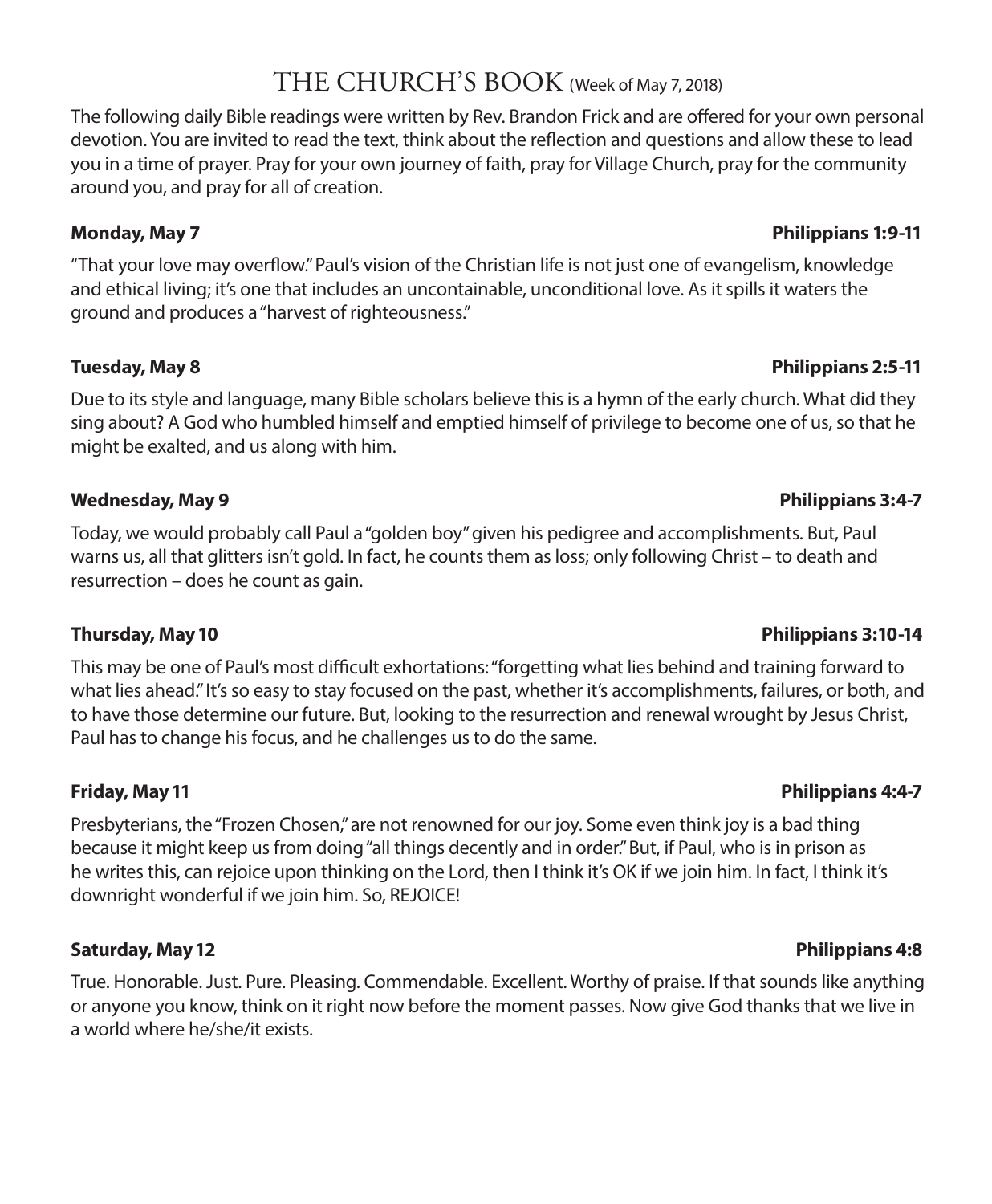

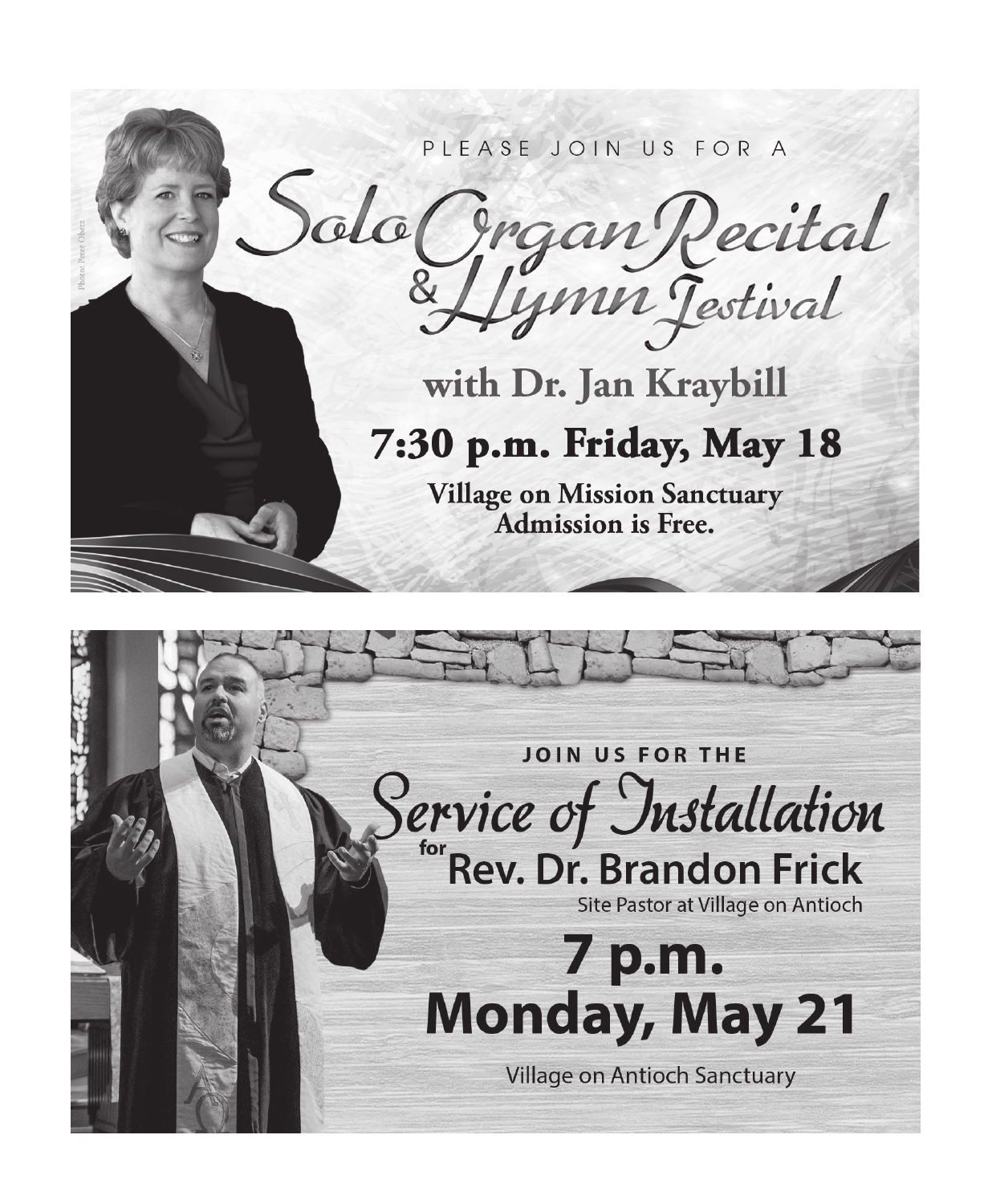# TODAY AT VILLAGE

**WELCOME TO VILLAGE CHURCH!** Please join us every week. Refreshments are available in Friendship Hall following the worship service.

**THE FLOWERS IN THE CHANCEL TODAY** are given to the Glory of God in loving memory and with gratitude for the friendship of Caryl Herman and Jennifer Kieltyka by their friends in PW Circle One.

**FOOD PANTRY** –Today is Canned Fruit Sunday, the second Food Drive of 2018 for the Food Pantry. Pantry clients look forward to the aisle with the canned fruit and in choosing from the variety on the shelves - each family may can choose at least one can per month. If you forgot your fruit today, food donations may be left in the drop boxes at the south and north main doors during the week. Thank you.

**KANSAS CITY WIND SYMPHONY CONCERT TODAY** – The Kansas City Wind Symphony will present their final concert of the season, "Top Of The Pops," at 7 p.m. tonight in the Village Church on Mission Sanctuary. Admission is free. This performance will feature music by: John Williams, Sousa, Roger Cichy and more. This concert will also feature guest soloists Dr. Chris White on trombone, and Dr. Zach Shemon on alto saxophone.

**NEW TO US?** Village Presbyterian Church is a family of faith actively shaped by the life of Christ to love one another, provide leadership for the transformation of our communities and serve the world. We are a Presbyterian (USA) family of faith that is inclusive, generous and welcoming of all people.

**JOINING VILLAGE CHURCH** – Village receives new members every other month at a special Sunday luncheon. The upcoming date is June 10. Contact cindy.wilcox@villagepres.org for information.

**WORSHIP BAGS** are available for children to enjoy during worship. Please return the bags to the baskets located in the Narthex at the end of the worship service.

# ADULT EDUCATIONAL MINISTRY

### **UPCOMING VILLAGE U CLASSES**:

**INTERMEDIATE GOOGLE SHEETS –** This two-week class is recommended for those who have a basic understanding of Excel OR Google Sheets. Topics include filtering and sorting data, creating charts and graphs, and utilizing functions to easily perform mathematical and statistical calculations. 1-2:30 p.m. Tuesday, May 8, OR 6:30–8 p.m. Thursday, May 10, Room 316. To register, please call Marianne at 913-671-2333 or email marianne.weber@villagepres.org.

**FROM EVE TO GOMER – WOMEN OF THE OLD TESTAMENT** – Beginning with Eve and including Sarah, Hagar, Rebekah, Rachel, Leah, Rahab, Deborah, Jael, Abigail, Huldah, Vashti, and ending with Gomer, these are women whose witness, for good or for ill, have shaped us as God's people. We will explore these women and learn more about each of them and how they have influenced our life and witness as followers of Jesus Christ. Taught by Dr. Rodger Nishioka, senior associate. 6:30-8 p.m. Wednesdays, May 9 & 16, Rooms 232 & 233.

#### **Adult Sunday Morning Classes 9:30-10:30 a.m.**

**FAITH JOURNEY** – The class is finishing out the spring with "Misquoting Jesus-The Story Behind Who Changed the Bible and Why" by Bart D. Ehrman. Taught by Kathy Ray, Room 230.

**FOUNDATIONS OF FAITH** – Through May 20, the class is viewing and discussing "Jesus and his Jewish Influences" from the Great Courses series. Diann Markley is the teacher. Room 15.

**GROWING TOGETHER** – If you are interested in biblically-based lessons that help you increase your impact on others in your life, you should visit this class. Small groups will be exploring the Acts of the Apostles. Facilitated by Lawrence Andre, the group is asking where we are called as apostles and what that even means. Room 124.

**VILLAGE FORUM** – Now-May 20, Rev. Dr. John Borden is teaching Early Christianity and Beginning of the Church, examining such topics as the world of the ancient Middle East, the thought, religion and culture in the time of Christ and the early church. Room 126.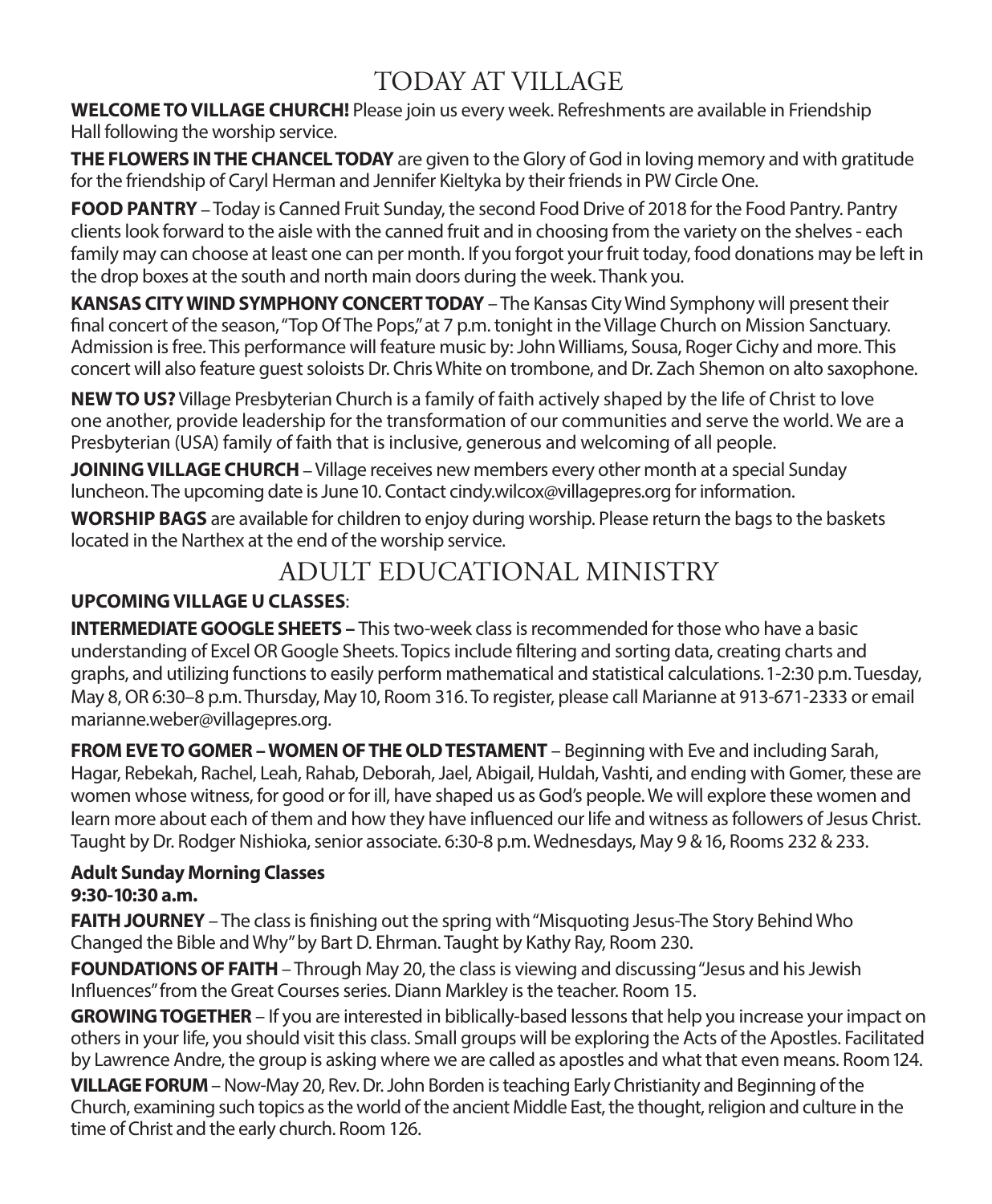#### **10:45-11:45 a.m.**

**PSALMS FOR LIFE** – Dr. Rodger Nishioka is teaching a class on the Psalms. The Psalms are sources of inspiration and instruction. We will explore some of the most popular such as Psalm 23 to the most challenging. This class is for the novice and seasoned Bible reader and runs through May 20 in Rooms 132 and 133.

# CHILDREN AND FAMILY MINISTRY

**TODAY** – Join us in prayer for our sixth graders as we commemorate their "moving up" today from Children and Family Ministry to Youth Ministry with their new programming beginning June 1. We are grateful for the Morning Stars Choir as they present their musical to our Sunday School children.

**BIRTH-6TH GRADE** – Registration cards and classroom schedules are posted outside of Rooms 107 & 307.

**INFANTS-TODDLERS** – Child care is available for Sanctuary services and The Gathering in Rooms 111 & 114.

**PRESCHOOLERS** – Preschool Sunday School, 9:30-10:30 a.m. in Rooms 101-107.

**K-6TH GRADERS** – Kids' Kingdom Sunday School, 9:30-10:30 a.m. Room 309. See posted schedules for locations.

**MORNING STARS CHILDREN'S CHOIRS** – Prelude Choir (K-2nd) is in Room 307. Morning Stars Choir (3rd-6th) is in Room 305. Both choirs go directly from Sunday School at 10:30 and meet until 11 a.m.

**NEW BABIES** – Help us welcome new babies. Call 913-671-2350 or email kate.ruecker@villagepres.org.

**BAPTISMS** – Future baptism dates are July 15 and Sept. 16. An education class is offered for those members new to Village baptism. Call the Children and Family Ministry office with any questions at 913-671-2350.

**SUNDAY SCHOOL IMPORTANT DATES** – May 20 is the last day of School Year Sunday School, and June 3 is the first day of Summer Sunday School.

**SUMMER CAMP UPDATES** – We'd love to have you join our biggest ministry week of the year (July 16-20)! Nearly 200 children are enrolled in Village on Mission's Vacation Bible School. Invite family or a friend to join you to pray, sing, craft, prepare crafts by cutting, collecting and organizing, teach, read, lead, love, listen, encourage and more. Come touch children's lives at our Village VBS Week Extraordinaire! Call 913-671-2350.

# CONNECTIONAL MINISTRIES

**WEDNESDAY NIGHT DINNER** – Our menu for May 9 is baked ziti w/Italian sausage, baked vegetarian ziti, GF versions available. The salad bar opens at 5:15 p.m.; hot food buffet at 5:30-6:30 p.m. Full meal with salad bar and dessert is \$7. Salad bar and dessert is \$6. Children ages 4-10 are \$3 and children age 3 and under are free. Contact Liz Middleton (913-671-2359) or liz.middleton@villagepres.org for reservations by noon tomorrow. Our last Wednesday Night Dinner for the spring is May 9, 2018. We resume this fall on Sept. 12.

**VILLAGE GOLF OUTING** – Do you like a casual golf outing? Then, these outings are for you! The monthly outings are a four-person scramble format and runs now thru October. All are invited. You do not need to be a member of Village Church. The next outing is at Prairie Highlands on Tuesday, June 12, with 8 a.m. Tee Time. RSVP by June 1 to Brad Steil, 913-469-5683, bradsteil@everestkc.net, or Art Newcomer, 913-752-7540, artnewcome@aol.com.

## MISSION

**VILLAGE CHURCH COOKS A MEAL AT CROSS-LINES** – On Friday, May 11, Village will for cook and serve a meal at the Cross-Lines kitchen in Kansas City, Kan. We need volunteers from 9:30-11 a.m. for prep and from 11:15 a.m.-1:30 p.m. to serve and clean up. Cookie donations can be dropped off at the church reception desk from 8 a.m.-4 p.m. on Thursday, May 10. If you can help, you can sign up at bit.ly/cross-lines-sign-up. **CELEBRATION DOMINICANA** – Please join the Dominican Republic Medical Partnership (DRMP) of Village Church for our annual fundraiser, Celebration Dominicana from 7-10 p.m. Friday, June 15, at the Madrid Theatre.

This festive evening enables our non-profit organization to provide health care and health education to poverty-stricken communities in the DR. Single tickets are \$65 if purchased by May 18. Cost is \$75 a person after May 18. Go to drmp2018.eventbrite.com to buy tickets and learn about sponsorship opportunities.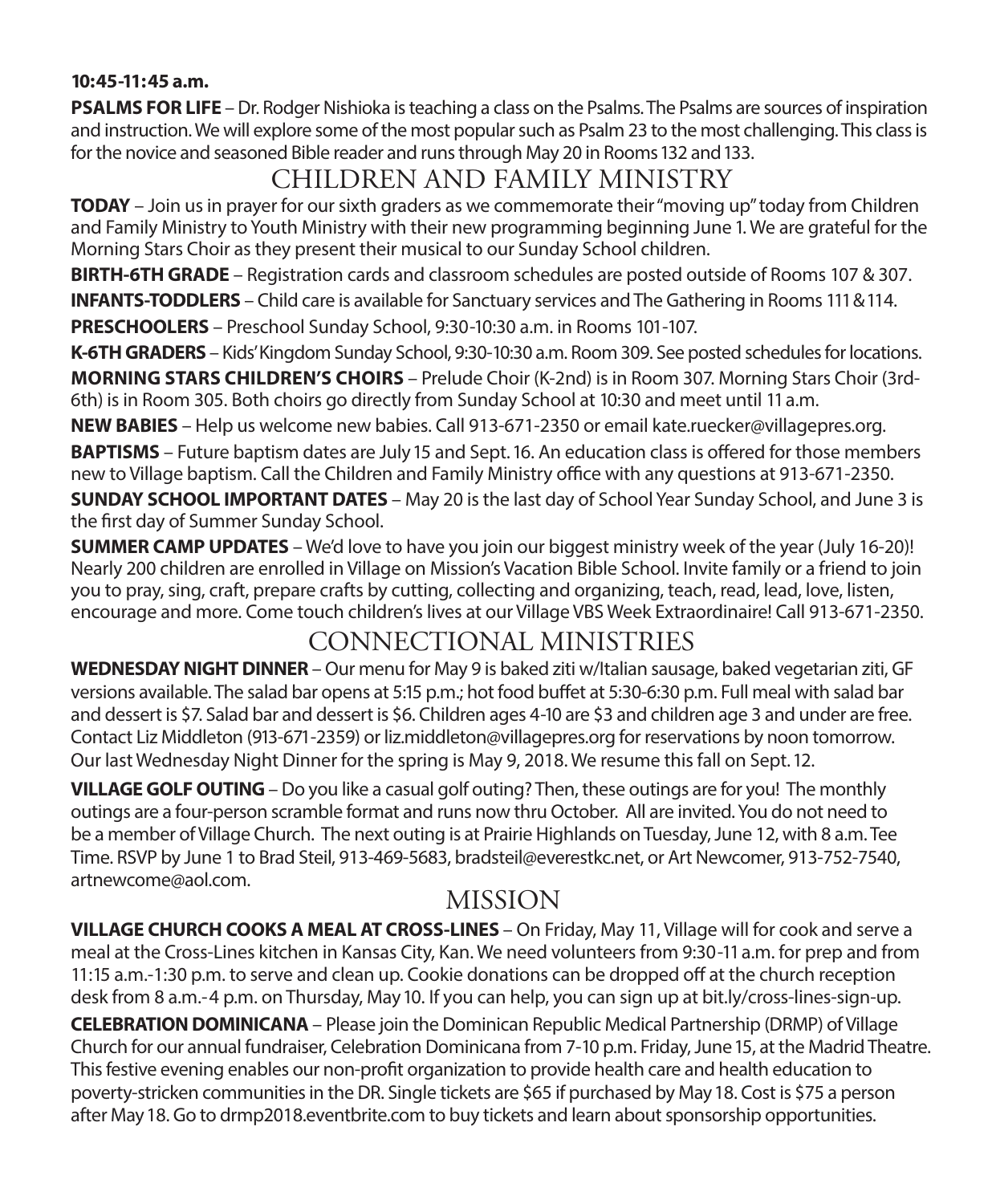**VOLUNTEERS NEEDED**– Every year, Village Church sponsors an apartment with Hillcrest Transitional Housing. Hillcrest offers homeless families a place to live rent free while they get back on their feet and move to self-sufficiency. If you would like to help stock the kitchen and spruce up the apartment before a new family moves in and deliver a welcome meal, contact volunteer coordinators Nancy Gatewood (nngatewood@gmail.com or 913-638-1922) or Karen Reimer (KW.reimer16@gmail.com or 913-219-8389). All volunteer expenses for groceries and supplies are reimbursed.

**LOOKING FOR A WAY TO HELP FEED HUNGRY CHILDREN IN OUR COMMUNITY?** Village Church provides weekend bags of nutritious food to more than 100 low-income children every week during the school year. Village is looking for two volunteer coordinators to help sign up volunteers and connect with Harvesters during the 2018-2019 school year. The program is not a huge time commitment but the impact is huge for the kids. Contact Jane Emley at 913-302-7544 or Amy Turpin at 913-908-1138 for more information.

# MUSIC MINISTRY

**SECOND THURSDAY RECITAL** – You're invited to our next Second Thursday Recital at 12:15 p.m. May10, when Mark Ball plays the organ in the Village on Mission Sanctuary. Mark is the music director at Southminster Presbyterian Church.

**SOLO ORGAN RECITAL & HYMN FESTIVAL WITH DR. JAN KRAYBILL** - Please join us at 7:30 p.m. Friday, May 18, in the Village on Mission Sanctuary, for this final concert in the Village Pipe Organ Dedicatory Recital Series. Dr. Jan Kraybill is executive director of The Hymn Society in the United States and Canada.

# PASTORAL CARE AND COUNSELING

**NEED SOME HELP? A RIDE TO THE DOCTOR? A MEAL WHILE YOU HEAL?** – Helping Hands Ministries are here to assist you in many ways. The ministry's three separate groups can provide occasional help with household chores, assist with transportation or bring a meal. If you could use some help or want to be a part of this outstanding volunteer group, contact Linda Alley at 913-671-2327 or linda.alley@villagepres.org.

**MAY TAIZÉ IS CANCELLED** – The Taizé service scheduled for May 13 has been cancelled due to that date being Mother's Day.

# PRESBYTERIAN WOMEN

**WOW LUNCHEON** – After adverse weather caused cancellation of an earlier WOW lunch at Cheesecake Factory, Women of Wisdom again invites all ladies to this fun restaurant at 6675 W. 119th, in Overland Park at 11:30 a.m. Wednesday, May 23. Please note the earlier start time which is necessary to reserve a table. RSVP to Diane Lee, ]913-432-4321, or dianelee@att.net by Tuesday, May 22.

# YOUNG ADULT MINISTRY

**THEOLOGY THURSDAYS** – 6:30-8:30 p.m. Village Courtyard (outside the Cup). We're spending May following our sermon series: Curate Your Heart. Come, let's do some heart work, together. Food provided.

**COUPLES WITH KIDS BIBLE STUDY** – May 9, 5:30 p.m. (family dinner), 6-7 p.m. Bible Study (child care provided). Every second Wednesday come connect with other young adult parents while kiddos are cared for in the nursery. RSVP at villagepres.org/youngadults today!

**LOVE YOUR CITY SATURDAYS** – 10 a.m.-1 p.m. May 12. To love your city, you have to know your city, so each month we're exploring a different part of KC. May's adventure: West Bottoms. We'll meet at Blip Roasters Coffee, throw axes as Blade & Timber, and eat at The Ship. Child care is provided at Village Church with RSVP by TODAY! RSVP online at villagepres.org/youngadults.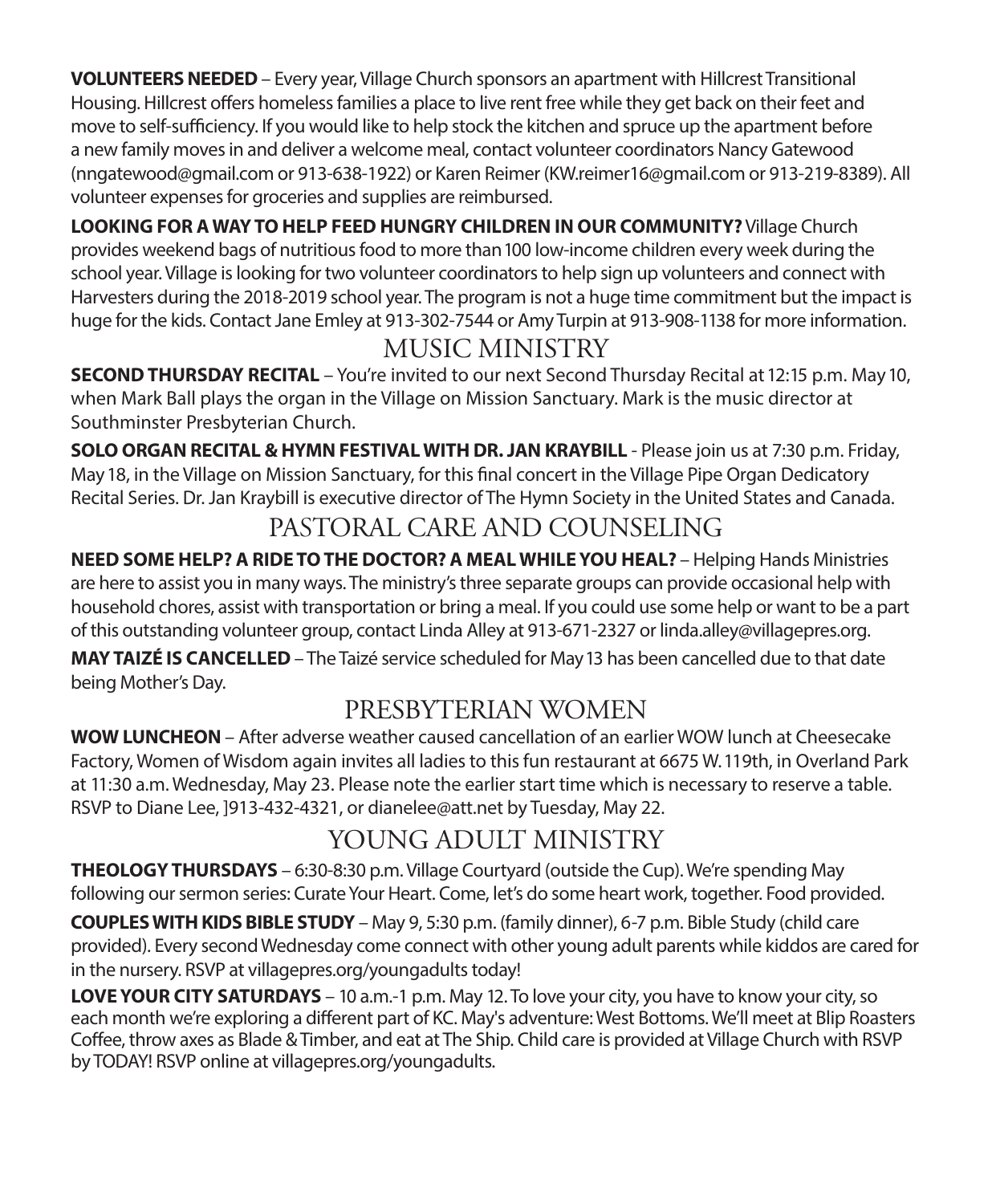**ART PROJECT WITH SYRIAN NEIGHBORS** – 4-5:30 p.m. Saturday, May 26, Rolling Hills Presbyterian Church (9300 Nall Ave.) Every Saturday afternoon our friends with the Arabic Presbyterian Fellowship meet with the Syrian refugee families in KC for ESL classes. While they learn together, we'll gather the children for art and play. Come, let's show our Syrian neighbors some love. Let us know you're coming at villagepres.org/youngadults.

# YOUTH MINISTRY

Join us for any of our weekly activities – All are welcome regardless of previous Village attendance and no sign-up is required. Check villagepresyouth.org for more details.

**SUNDAY SCHOOL** (middle school and high school) – 9:30-10:30 a.m. in the Youth Loft (Room 333).

**SNL** (high school youth group) – Sundays, 6:30-8:30 p.m. in the Youth Loft (Room 333).

**TWOSDAYS** (middle school after school program) – Tuesdays, 4-5:30 p.m. in the Youth Loft (Room 333).

**GPS** (middle school youth group) – Wednesdays, 6:30-8 p.m. in the Youth Loft (Room 333).

**EARLY TABLE** (morning devotional for high schoolers with food) – Thursdays, 7:30-8:15 a.m. at Zach's house (5401 W. 77th St., Prairie Village, Kan.) And yes, we give you a ride to school afterward if you need it!

**SUMMER TRIP REGISTRATION IS OPEN!** – Sign up for the middle school mission trip, high school Montreat and Boundary Waters adventure. Register and pay for trips online at villagepresyouth.org/form.

**YOUTH WEEK STARTS JUNE 3!** – Kick off summer with a bang and join in on any or all of the Youth Week activities. Registration forms can be found on the youth website (see above) on the Forms page. Meet interns, get the summer shirt, and have a blast! All recently finished 6th graders through recently graduated 12th graders are welcome!

"We teach children how to measure and how to weigh. We fail to teach them how to revere, how to sense wonder and awe." –Harold Kushner



## **Village on Antioch Upcoming Event**

**Community Food Truck Festival 5:30-7:30 p.m. Sunday, May 20, Village on Antioch**

Please join us at Village on Antioch for our second annual Community Food Truck Festival. We will have three trucks, plus a shaved ice truck. Food is very reasonably priced.

## **Officer Nominations**

The Congregational Nominating Committee will be meeting soon, and they request your input. Please submit names of anyone you recommend to serve as an officer to Marsha Hansen at marsha. hansen@villagepres.org by today, May 6. Include your name, the name of the person you recommend, the office in which they might serve (elder, elder trustee, deacon). It is also helpful to include relevant information regarding the gifts and experiences this person would bring as an officer at Village.